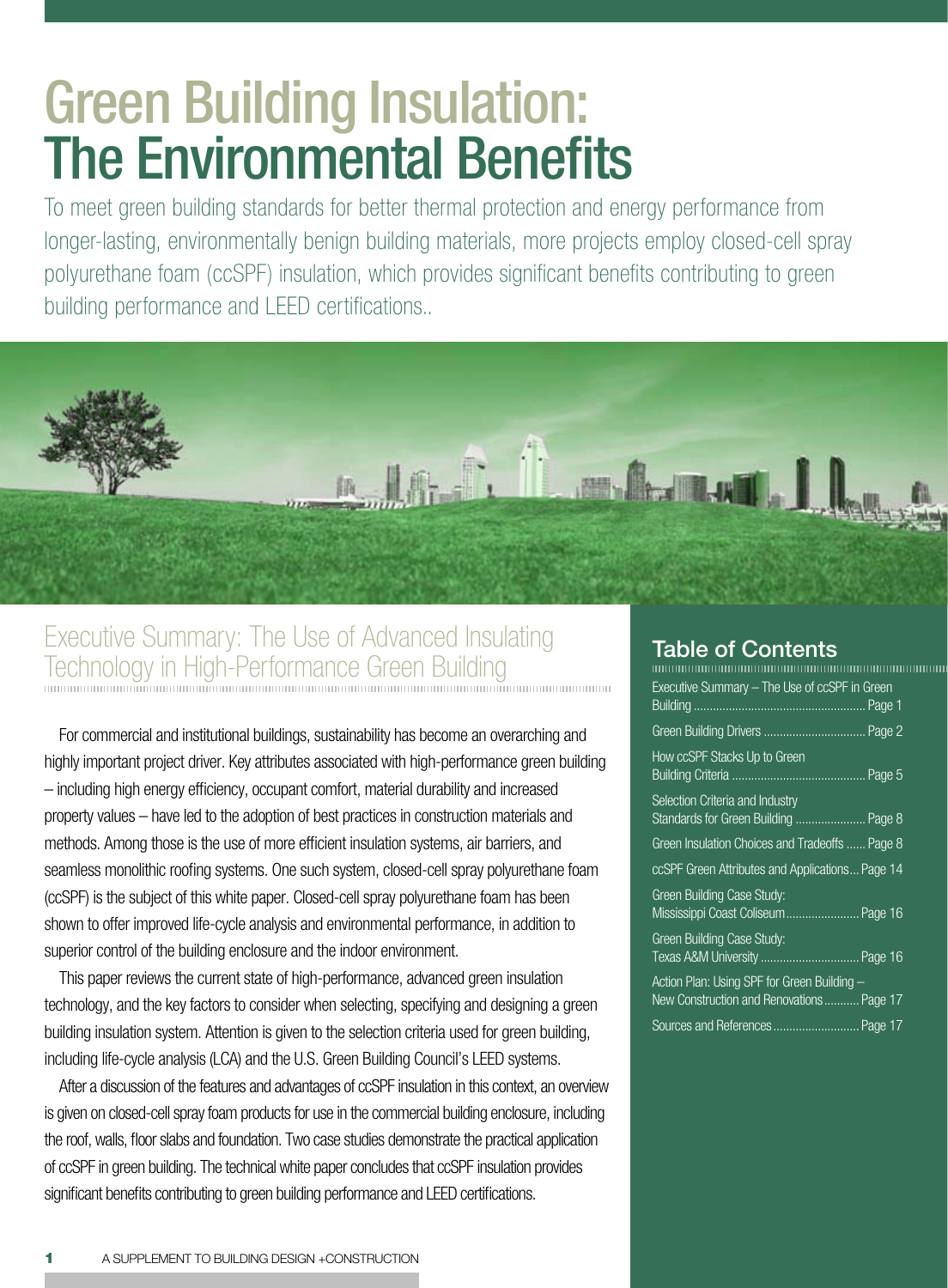# Green Building Drivers

Volatile and increasing energy prices, concern over environmental impact, and

occupant health and comfort – these are the drivers of green building today. In fact, these trends have become of paramount importance for commercial and institutional building owners.

Many experts in building performance believe that the current state of energy consumption and carbon emissions in the United States requires a stark redirection of current design and construction approaches. "In the whole field of energy conservation and greenhouse gas emission, our industry has to stop, hold on, and see what we're doing wrong, as opposed to running to fix small things," says Dr. Mark Bomberg, a research professor in the Building Energy and Environmental Systems Laboratory at Syracuse University. "You really have to look where you can save energy – work on the demand side – before you address the supply side, and that's through the rehabilitation of existing buildings."

Industry's response to rising energy prices and increased environmental impact of building construction is apparent. The American Institute of Architects reports that although five years ago, less than half of architects were incorporating green building practices, it is estimated that 90 percent of architects will incorporate sustainable elements by 2012, and 88 percent have received some training in green

building. In addition, the 2006 McGraw Hill Construction Survey noted that corporate respondents to the survey are willing to pay an average of 4 percent more for LEED certified buildings, with 31 percent willing to pay more than 5 percent more.

Despite increased demand for energy and environmental performance, quantifying the green building benefits of specific technologies and strategies is a complex process. It requires the evaluation of a long list of criteria in a full life-cycle analysis (LCA) to determine overall product performance (related to manufactured products) and full system performance (related to buildings as a whole).

#### The LCA for ccSPF

Organizations such as Green Globes, owned and operated in the United States by the Green Building Initiative, have created tools to perform LCA for products. These methods include consideration of a complete

range of environmental performance factors that impact overall product selection and application. These factors include: climate change potential; embodied energy; pollution and waste production; health factors; and other environmental risks.

A number of LCAs have been performed to date on specific formulations of closed-cell spray polyurethane foam (ccSPF), and all have reported favorable outcomes, in part because:

- Installed performance. Once installed, ccSPF materials are highly durable, energy-efficient, and protect buildings and their occupants from such issues as mold and poor indoor air quality (IAQ).
- Manufacturing efficiencies. The production and installation of ccSPF uses less or equivalent energy and raw materials to produce, transport and install as traditional insulation products. For example, one truckload of ccSPF material is equal to three



#### **Significant market growth is projected for green building.**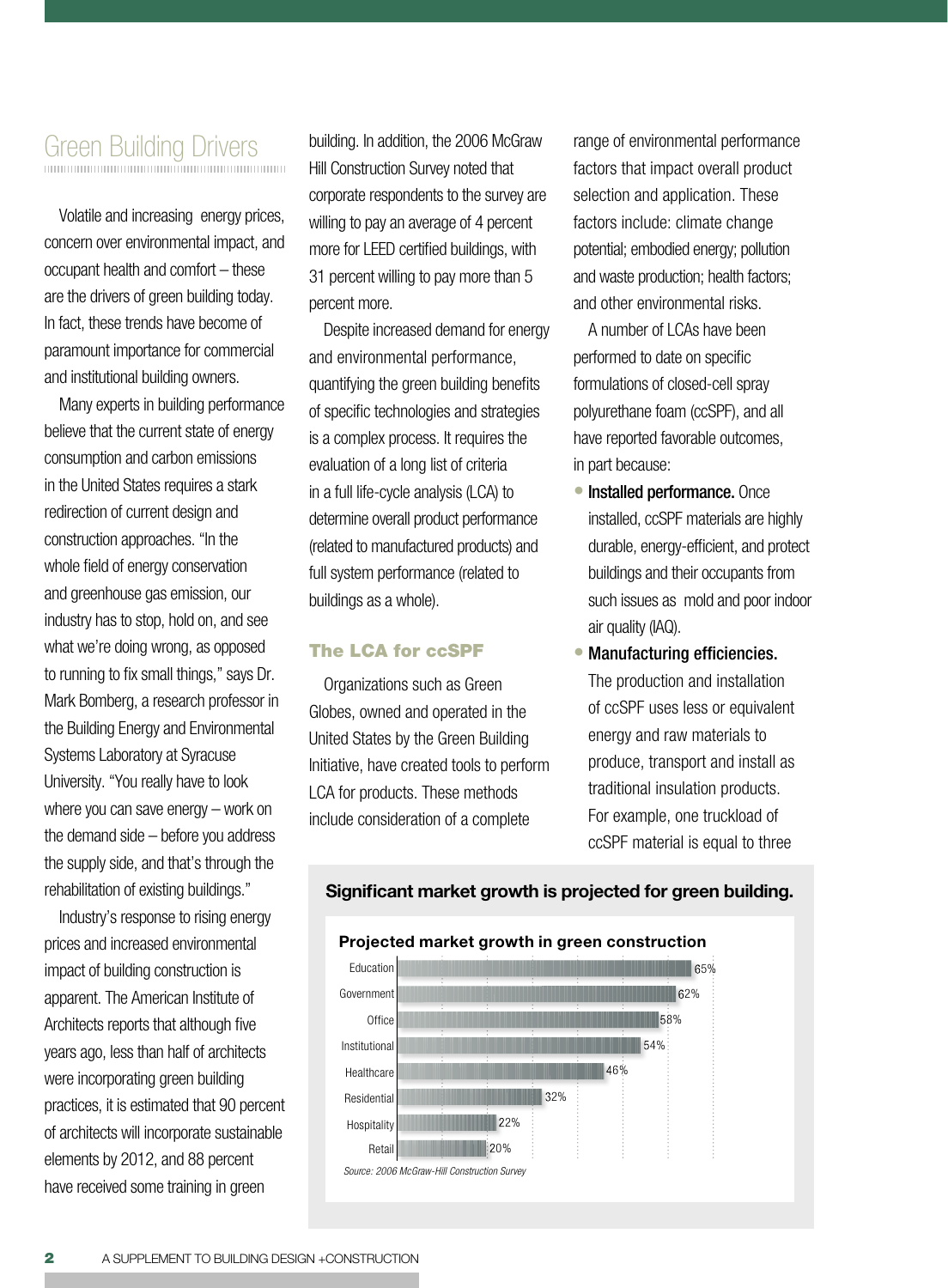A study by Franklin and Associates published in 1992 - The Comparative Energy Evaluation of Plastic Products and Their Alternatives for the Building and Construction Industry – performed a pioneering life-cycle analysis of plastic products that concluded that in the building and construction industry, plastics use less energy from all sources than alternate materials. The study concluded that polyurethane foam insulation saved 3.4 trillion BTUs in manufacturing energy in 1992, as compared to fiberglass insulation. This is equivalent to 3.3 billion cubic feet of natural gas, or 580,000 barrels of oil.

to four truckloads of board stock insulation.

Material sourcing and transport. In addition, some formulations use locally-sourced and both pre and post consumer recycled products, adding to the sustainability of the system. •

#### Green Building Standards and Certifications

The practice of green building is becoming institutionalized by organizations such as the U.S. Green Building Council through their LEED Rating Systems. LEED stands for the Leadership in Energy and Environmental Design (LEED) Green Building Rating System™, which includes such categories as New Construction (LEED-NC) and the renovation of Existing Buildings (LEED-EB). These rating systems are highly influential, though they have only certified a small portion of the national building stock – roughly more than 1,250 buildings to date.

While it is not the only method employed to evaluate the sustainability of buildings, LEED provides a model that covers the significant issues associated with green building. These green

building drivers – as they relate to the application of ccSPF – focus on: **Energy efficiency.** According to the U.S. Department of Energy (DOE), buildings demand a growing and significant amount of energy – the total is about 40 quadrillion Btu (quads) per year, with commercial buildings accounting for more than 40 percent of overall energy use. In addition to energy consumption, buildings account for more than 40 percent of all CO2 emissions in the United States – primarily because of their reliance on coal-fired electrical plants for electricity supply. (See Figure 1 on page 3)

These two factors, coupled with the

rising cost of operating commercial and industrial buildings, makes energy efficiency a critical driver in sustainable design and construction – as well as in building operations. Green building criteria address energy efficiency by requiring significant energy improvements in existing buildings, and high performance ratings on new buildings. The LEED-NC rating system, for example, requires that buildings be built to meet the provisions of ASHRAE/IESNA Standard 90.1- 2004 as a minimum level of energy performance. (ASHRAE is the American Society of Heating, Refrigerating and Air-Conditioning Engineers, and IESNA is the Illuminating Engineering Society of North America.)

Site selection and sustainability. In addition to general considerations about the building site  $-$  including the redevelopment of brownfields, the density of buildings and developments, availability of mass transit, and pollution reduction – green building drivers



Figure 1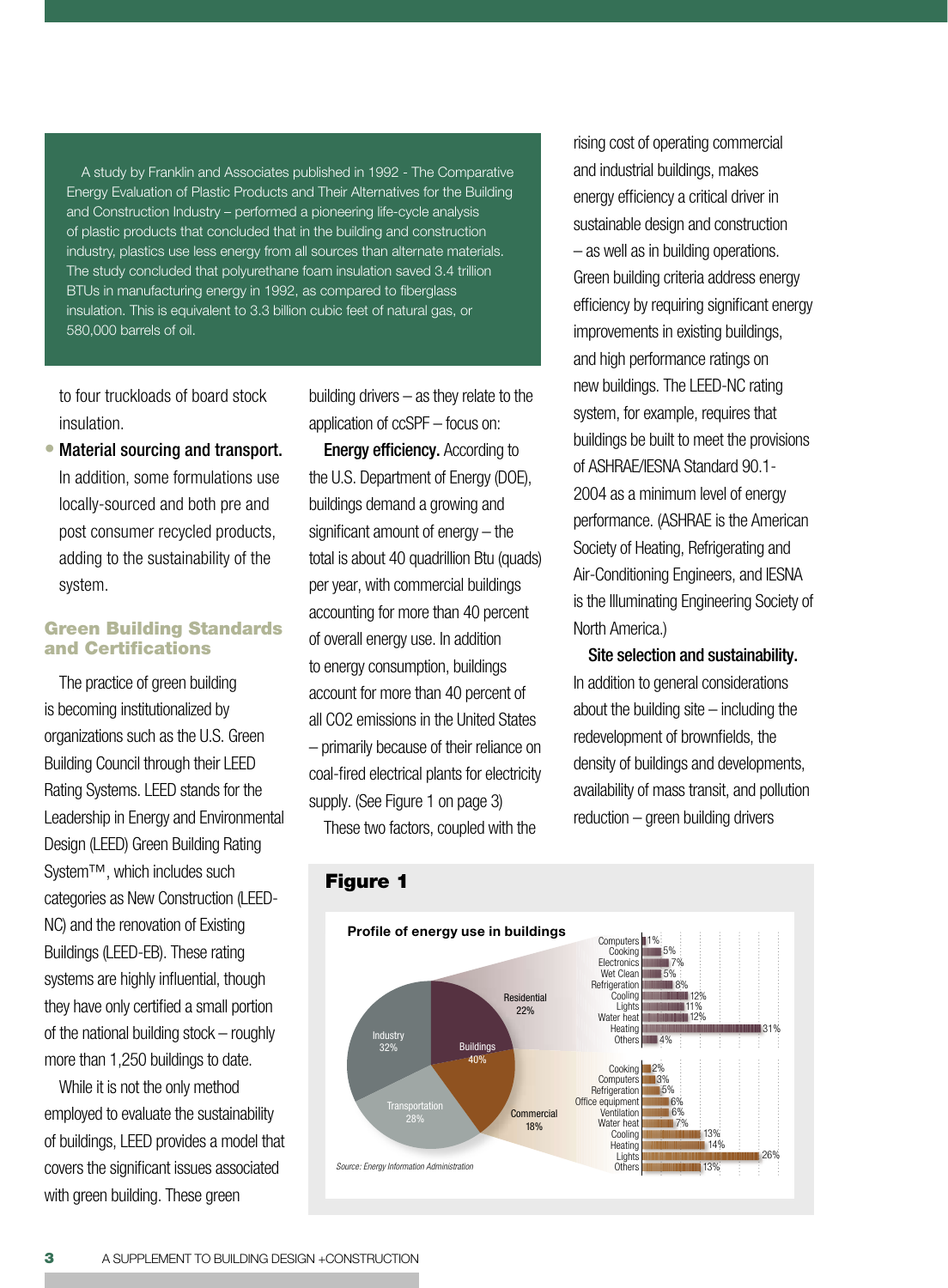include the reduction of the heat island effect. According to the U.S. Environmental Protection Agency (EPA), this phenomenon describes "urban and suburban temperatures that are 2 degrees F to 10 degrees F hotter than nearby rural areas" due to the heating of buildings, roads, and other developed lands. "Elevated temperatures can impact communities by increasing peak energy demand, air conditioning costs, air pollution levels, and heat-related illness and mortality," the EPA adds.

Strategies to reduce heat island effects include the use of ccSPF highly reflective, or ccSPF vegetated, roof systems. The LEED-NC rating system requires that roof surface area be covered with at least 75 percent of material that has a Solar Reflectance Index (SRI) of at least 78 for low-slope roofs, or an SRI of 29 for steep-sloped roofs. (See Figure 2 on page 4)

Material and resource use. According to the Environmental Protection Agency in 1996, more than 78 million tons per year of waste was generated from commercial building renovation and construction, accounting for more than 57 percent of overall construction and demolition debris. To significantly reduce the amount of material diverted to disposal, LEED-NC criteria allot credits for buildings that reuse a large percentage of the existing structure, rather than demolishing and reconstructing the building. Closed-cell SPF systems, particularly roofing systems, allow for recoating in lieu of complete system replacement, reducing demolition

and reconstruction. Credit is also given for use of recycled, regional, and rapidly renewable materials. Some ccSPF formulations utilize recycled content, including the reuse of existing roof system materials, and qualify for this credit.

Indoor environment. Indoor environmental quality, or IEQ, is of paramount concern in green building, particularly in large buildings where occupant health and workplace productivity is critical. Issues in the indoor environment include indoor air quality (IAQ), comfort, effective operation and control of thermal and lighting systems, and adequate occupant exposure to daylight.

The importance of controlling these variables is crucial for green building. Some studies show a direct correlation between indoor pollutants and the accuracy of certain tasks, such as typing; they also show a certain correlation between perceived indoor pollutants and the performance of work tasks. Among other notable statistics from IEQ studies performed by Lawrence Berkeley National Laboratory (LBNL):

- By doubling ventilation rates in office buidlings, occupants showed a decrease in short-term absences of more than one-third.
- Buildings with above-average ventilation rates show significantly less sick-building syndrome (SBS) symptoms in workplace occupants, with reductions of



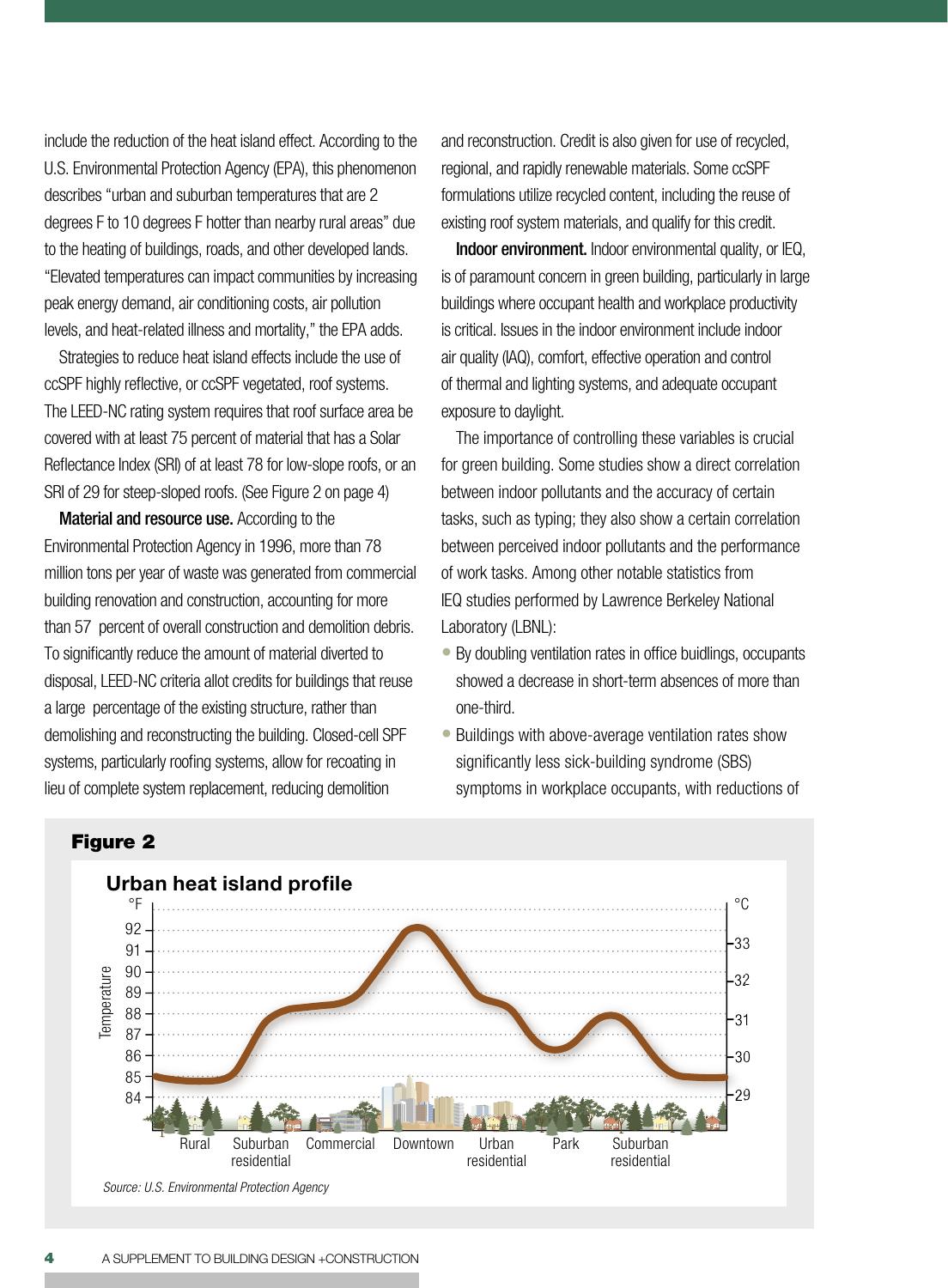10 percent to 80 percent.

- Workplace performance decreases significantly in speed and accuracy when interior temperatures climb above, or fall below, 71 degrees Fahrenheit.
- Workplace performance increases in speed and accuracy when ventilation rates increase.

To address these concerns, green building criteria require that HVAC systems and the building envelope (insulation and airtightness) be designed to allow for optimal thermal control according to ASHRAE Standard 55-2004, which includes the factors of humidity, air temperature and speed, and radiant temperature. Adequate ventilation rates are required according to ASHRAE 62.1-2004 Ventilation for Acceptable Indoor Air Quality. In addition, low-emitting materials, including adhesives, sealants, paints, coatings, carpets, and wood or fiber products are required.

Fundamentally, in order to adequately control ventilation rates, indoor temperature and humidity, the building envelope must be tightly sealed to prevent uncontrolled air infiltration. A ccSPF system allows for superior air sealing, improving the controllability of the indoor environment.

### How ccSPF Stacks Up to Green Building Criteria

Closed-cell spray polyurethane foam (ccSPF) insulation systems are self-adhering, two-component products that are spray-applied on site. The material is a rigid insulation system that, once cured, fills cracks, voids, and gaps and tenaciously bonds to most construction material substrates, including metal, wood, plastic, masonry, and the like.

In addition, ccSPF has been shown to provide superior thermal insulation performance – the highest among all commonly used insulation products. Typically, 2 lb/ft3 foam is used for walls and 3 lb/ft3 foam is used for roofs to provide increased strength. CcSPF performance shows a design R-value of 6.2 for ccSPF wall insulation with a density of 2-pounds per cubic foot at 75 degrees F. Similarly, at a mean temperature of 75 degrees, a design R-value of 6.7 is observed for ccSPF with a density of 3 pounds per cubic foot (lbs/cu. ft.), according to the standard ASTM C 518 04.

Excellent thermal performance, added structural strength, nearly zero air permeability and integral vapor retarding function makes ccSPF a superior green building product. The expansion of the product once it's sprayed on a surface – nearly thirty times the original volume – allows it to conform to the many irregular spaces that traditional materials cannot.

### Overall, ccSPF systems are an excellent choice for green building, as ccSPF systems provide:

- Superior R-value as compared to all other insulation products.
- A complete air barrier, eliminating air infiltration, thus improving energy performance significantly beyond basic R-value and radically improving control of the indoor environment.
- Improved building durability because it is seamless and monolithic, reducing water and moisture intrusion and improving overall building strength.
- An overall favorable life-cycle analysis, thanks to: reduced manufacturing energy used; up to 40 percent operational energy savings; durability and long installed life span; and minimal waste of about 1/2 cubic yard per 10,000 square feet of application.
- Many green building rating system (such as LEED) credits for energy performance, reduced energy use in transport, recycled and renewable material content (see *Green Benefits of Spray-applied Barrier Systems* for more details).

#### Life-Cycle Analysis

The building systems incorporating ccSPF have been shown to provide superior performance in life-cycle analysis (LCA). Many manufacturers have commissioned LCAs for their specific products, and results vary based on the product formulation. However, generally speaking, LCAs performed show that ccSPF in comparison to other insulation systems:

• Increased energy efficiency by providing twice the R-value of traditional materials, along with an integrated air barrier and protection against thermal bridging commonly found in commercial buildings; energy consumption over the life of the building, which has been quantified as up to 40 percent lower than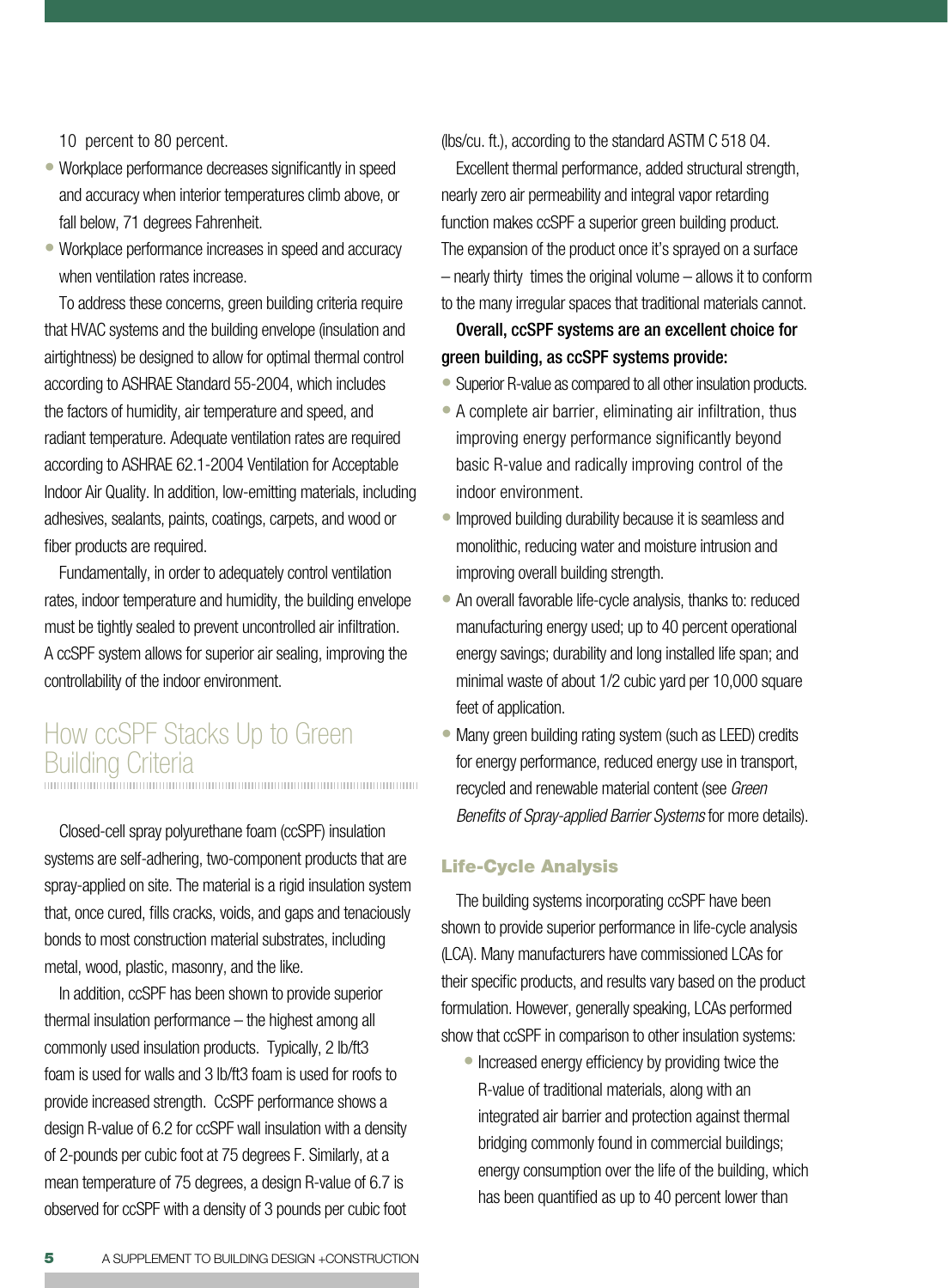with other materials.

- Reduced landfill diversion and cost, as installation of ccSPF produces little waste to be diverted to landfill. This attribute also addresses requirements for reduced construction waste.
- Reduced transportation cost, as ccSPF is transported as the liquid precursors and is therefore compact and lightweight to transport.
- Increased durability when compared to traditional systems, as ccSPF provides superior protection against moisture and water vapor, as well as increased racking strength and wind resistance.
- Reduced health and risk potential, as less material must be produced and transported, less flammable primers are used, and there is less irritant potential than with many other common material choices.

Dick West, President of West Roofing Systems and West Development Group, who has been producing and installing SPF roof systems for decades notes an important point in relation to the overall environmental impact of SPF systems. "When we send out a truckload of ccSPF," says West, "it's a truckload of drums. Let's say a truckload is 40,000 pounds of product per truckload. A truckload is equal to 120,000 board feet of insulation. It would take 3-4 truckloads of board stock to provide insulation for the same project that

takes one truckload of ccSPF. The overall carbon footprint of a ccSPF roof is substantially lower than a comparable roof assembly simply because we're shipping it out as a fluid and it expands 30 times upon application."

#### Energy Efficiency – and the Building Envelope

Energy efficiency is a complex issue that involves nearly every individual system in a building, as well as consideration for the entire building as a whole system. However, engineers and designers versed in energy-efficient construction agree that efficiency begins with building envelope performance. A highperformance building envelope involves two significant factors: high levels of effective insulation, and a superior and consistent air-barrier system.

Not only does ccSPF provide the highest R-value per inch of any insulation system, but it also acts as an integral air barrier. In commercial

buildings, this performance is particularly significant. "Oftentimes in commercial buildings you're dealing with steel studs, and steel conducts energy and heat about 1,000 times faster than wood or vinyl," says Steve Easley, a California-based buildingscience consultant specializing in the commercial sector. According to the Denver American Association of Architects Committee on the Environment, thermal bridging in steel framed buildings can reduce the effectiveness of insulation systems by 30-50 percent. The reduced insulation effectiveness can lead to lower wall cavity temperatures, which, in turn, can lead to condensation and building envelope moisture problems. The Department of Energy recommends using "thermal blocks" to eliminate issues with thermal bridging, which can be done by utilizing ccSPF as an insulation system, as ccSPF will continuously cover existing thermal bridges. In addition, because ccSPF



### Figure 3

#### 6 A SUPPLEMENT TO BUILDING DESIGN +CONSTRUCTION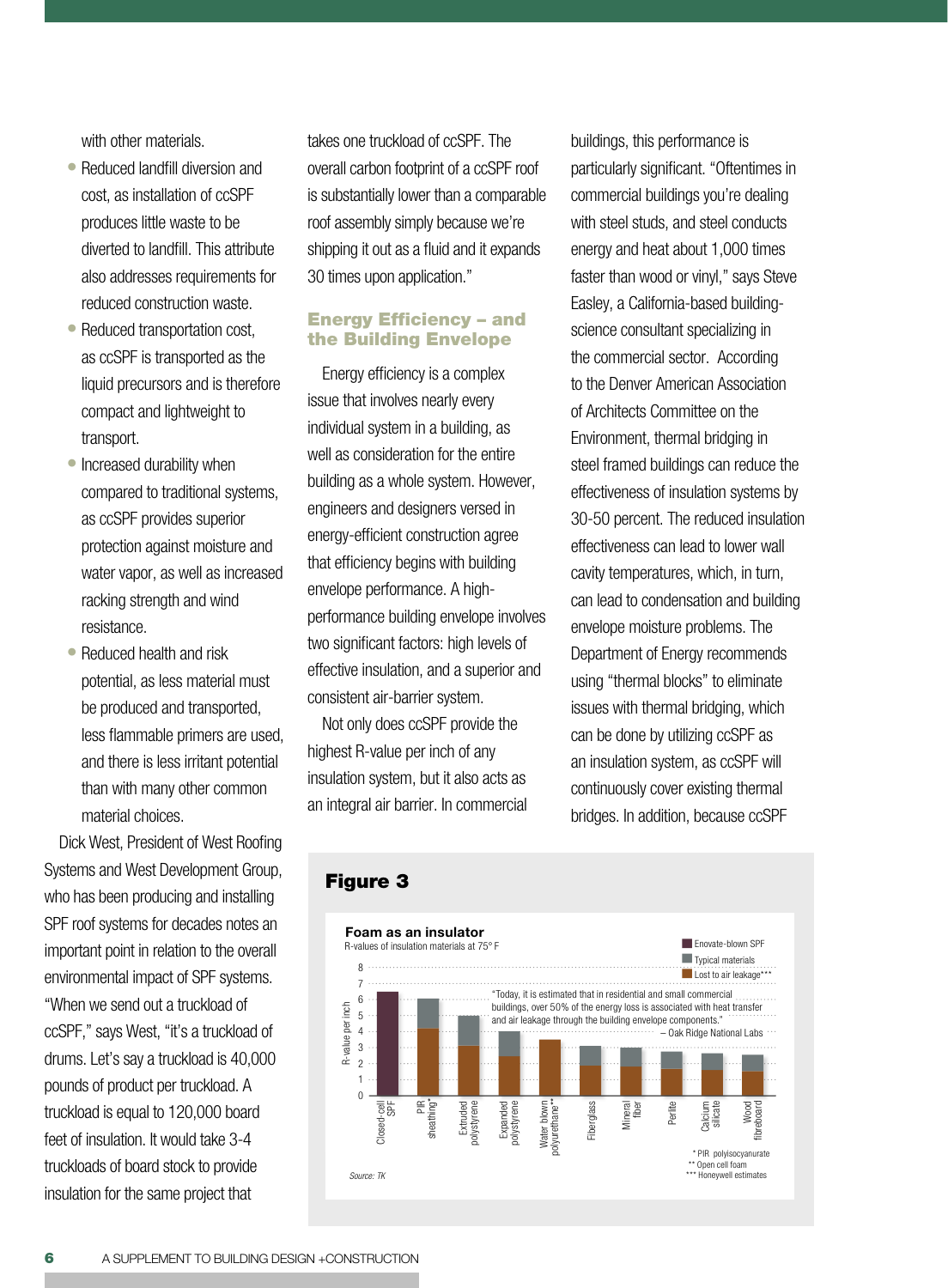systems don't require fasteners, thermal bridging is naturally eliminated. (See Figure 3 on page 6)

#### Site Selection and Sustainability

According to LBNL's Heat Island Group, the urban heatisland effect is a considerable issue in metropolitan areas, where the lack of vegetated ground cover can lead to temperature differentials of 6-8 degrees Fahrenheit. This temperature increase dramatically impacts energy use, mechanical system operation, IAQ, and comfort. LBNL studies to reduce heat island effect have focused largely on cool roofs – systems that use light colored, reflective roof coatings that can reduce energy use by up to 40 percent and, if widely used, can greatly reduce the increase in temperatures in urban areas.

Roofing systems using ccSPF provide an excellent commercial cool-roof solution because they can be combined easily with high reflectivity, low-emissivity (low-E) roof coatings. They can also be used effectively under vegetated roofs to reduce roof surface temperature and increase building performance. In addition, because ccSPF roofing applications are an extremely effective strategy for re-roofing over existing standing seam metal and other (built-up, modified bitumen, or single-ply) roof systems, the material provides a sustainable solution for existing buildings.

#### Material and Resource Use and **Durability**

A significant factor in green building is reducing or diverting construction waste, and with this comes the issue of durability of materials. The EPA has estimated that construction- and renovation-related waste generated in the United States accounts for 25 percent to 40 percent of the country's solid waste. Because ccSPF is applied on site by qualified professionals who use only as much material as is needed, construction waste is eliminated or significantly reduced.

More significantly, increasing the life of a building system reduces the need for new resources to replace it. Surveys conducted by Dr. Dean Kashiwagi, a teaching professor at

the Del E. Webb School of Construction at the University of Arizona, have documented the exceptional durability of ccSPF roofing systems. The studies have evaluated thousands of ccSPF roofing systems in six U.S. climate zones and concluded that of all the roofs:

- 97.6 percent did not leak
- 93 percent had less than 1 percent deterioration
- 55 percent were never maintained
- 70 percent were applied over existing roofs.

The oldest performing roofs were more than 26 years old. Fundamentally, the studies proved that the physical properties of the roofs did not diminish over time. This conclusion highlights the sustainability of ccSPF roof systems.

#### Indoor Environment

HVAC system design and performance, human activities, and off-gassing of toxic compounds from building components and furnishings have a dramatic effect on the quality of indoor air. The performance of the building envelope is paramount to good air quality. A poorly insulated, leaky envelope creates the perfect conditions for condensation and mold growth, as well as the invasion of outside contaminants into the conditioned space – not to mention reductions in energy efficiency.

The use of ccSPF helps to improve IAQ because it acts as an integral air barrier, reducing air infiltration to provide a more controllable conditioned space. This also reduces the incidence of moisture intrusion and moisture-related damage, even providing an insulation value that reduces condensation within the wall cavity or on building surfaces. These features reduce the growth of mold and mildew and allow for improved ventilation and mechanical system operation, improving indoor air quality.

Finally, ccSPF is considered a low-emitting material by LEED-NC because it doesn't produce toxic contaminants that affect the indoor environment. As critical to indoor air quality is control of space conditioning. The high R-value of ccSPF – and its performance as an air barrier – allows HVAC systems to work to the best of their expected performance.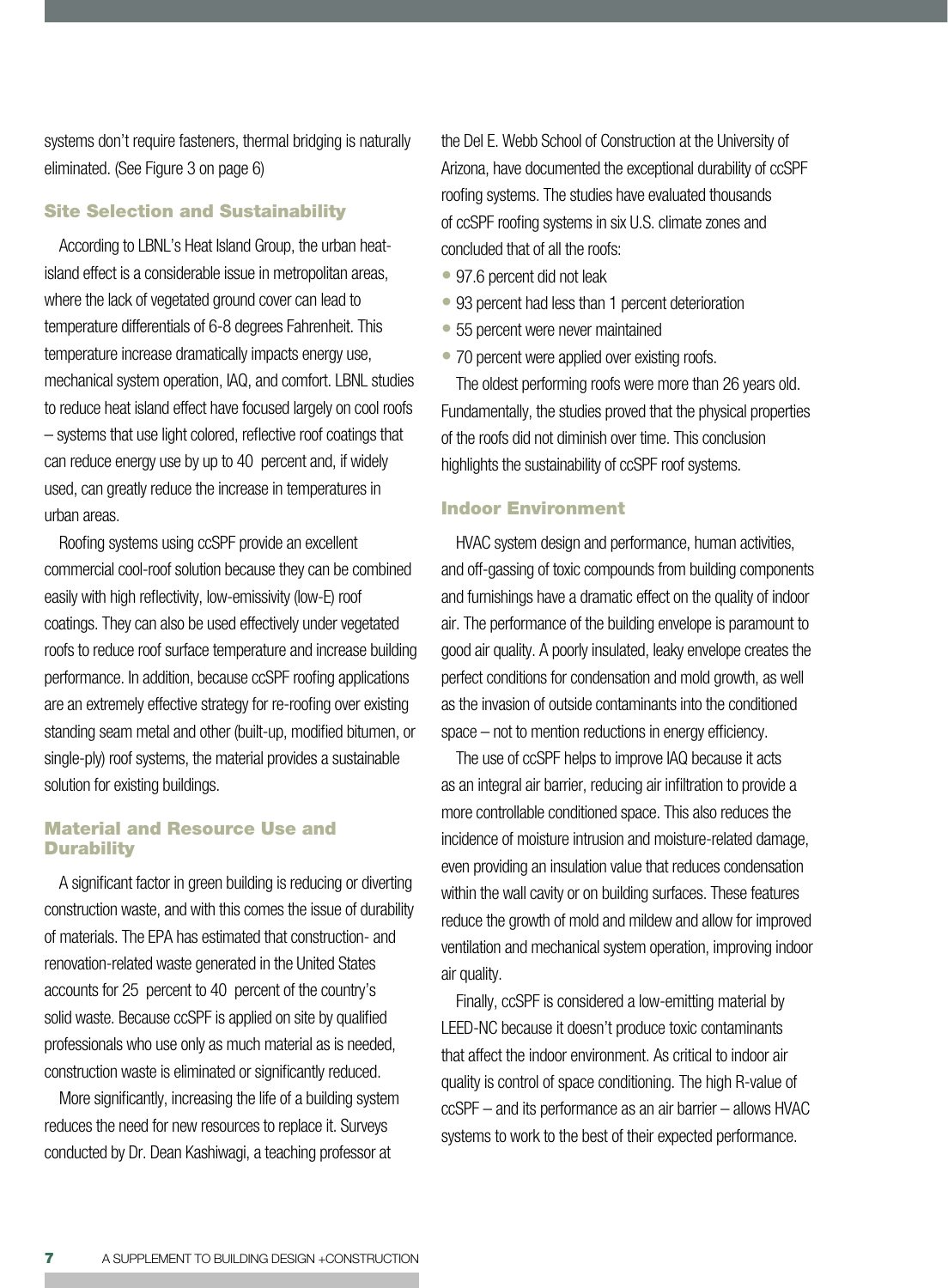# Selection Criteria and Industry Standards for Green Building

The past decade has seen a huge need to measure and quantify the performance of green products, and green buildings. "I use the term high-performance buildings," says Syracuse University's Dr. Mark Bomberg, "because nobody understands what the word 'green' means." In fact, the advertising and publicity associated with green building and sustainable design in the construction and remodeling industry is seen as nebulous, ill-defined, and unregulated by experts. In response, the Federal Trade Commission held a working group to determine how to provide concrete guidance on the acceptable use of marketing terms associated with green building. These recommendations will be incorporated into the FTC's Green Guides in 2009, making it unlawful to market using unsubstantiated (and unmeasured) claims about building or building product performance.

The technical standards to which a "green building" must be built have also long been in contest. This need has driven the development or adaptation of a variety of standards for commercial construction by organizations such as ASHRAE, the Green Building Initiative (GBI), and the U.S. Green Building Council (USGBC). Recently, the USGBC and GBI both became accredited as Standards Developing Organizations (SDO) by the American National Standards Institute (ANSI), and they both have developed standards that apply to buildings and building systems.

- **The U.S. Green Building Council: USGBC's LEED for** New Construction and LEED for Existing Buildings provide a comprehensive certification program. In addition, LEED provides a LEED for Core & Shell rating system that focuses specifically on the performance of the structure, envelope, and HVAC system only.
- Green Building Initiative: The Green Globes Assessment and Rating System and associated tools provide a comprehensive rating system for new and existing buildings, a certification process and analysis tools. Their software tools allow for building and full life cycle analysis. •
- **GreenGuard:** Created by the GREENGUARD Environmental Institute, GREENGUARD certification assures that products and buildings that go through frequent testing to ensure particle and chemical emissions that meet guidelines for acceptable indoor air quality.
- **Green Seal:** Run by a not-for-profit group, Green Seal tests and certifies products that have been evaluated over their full life cycle, starting from material extraction through manufacturing and consumer use, all the way to disposal and recycling.

# Green Insulation Choices and Iradeoffs

Based on the industry-accepted standards and criteria for high-performance, sustainable buildings outlined above, a number of attributes, including full product life-cycle analysis, must be weighed when selecting sustainable insulation materials. In addition to using an LCA for product evaluation, effective energy performance and overall air barrier effectiveness must be considered critically.

**Effective energy performance.** In addition to choosing a system with the highest possible effective R-value based on the field performance of commonly installed insulation products, the overall energy performance of a building is significantly affected by issues associated with insulation system selection and installation. It is important to note that studies have shown that the real-world (effective) performance of insulation systems simply doesn't match up to labeled R-value. Installation errors, wind drift/wash, mechanical fasteners, joints and gaps along with other factors radically reduce thermal performance of insulation as measured in commonly installed scenarios.

Because the effective performance of insulation systems is so critical to the performance of the entire building system, Oak Ridge National Laboratory (ORNL) conducted a study in 1998 to evaluate the actual R-value performance of insulation products when installed, as compared to the labeled R-values. Striking results showed that fiberglass batt insulation labeled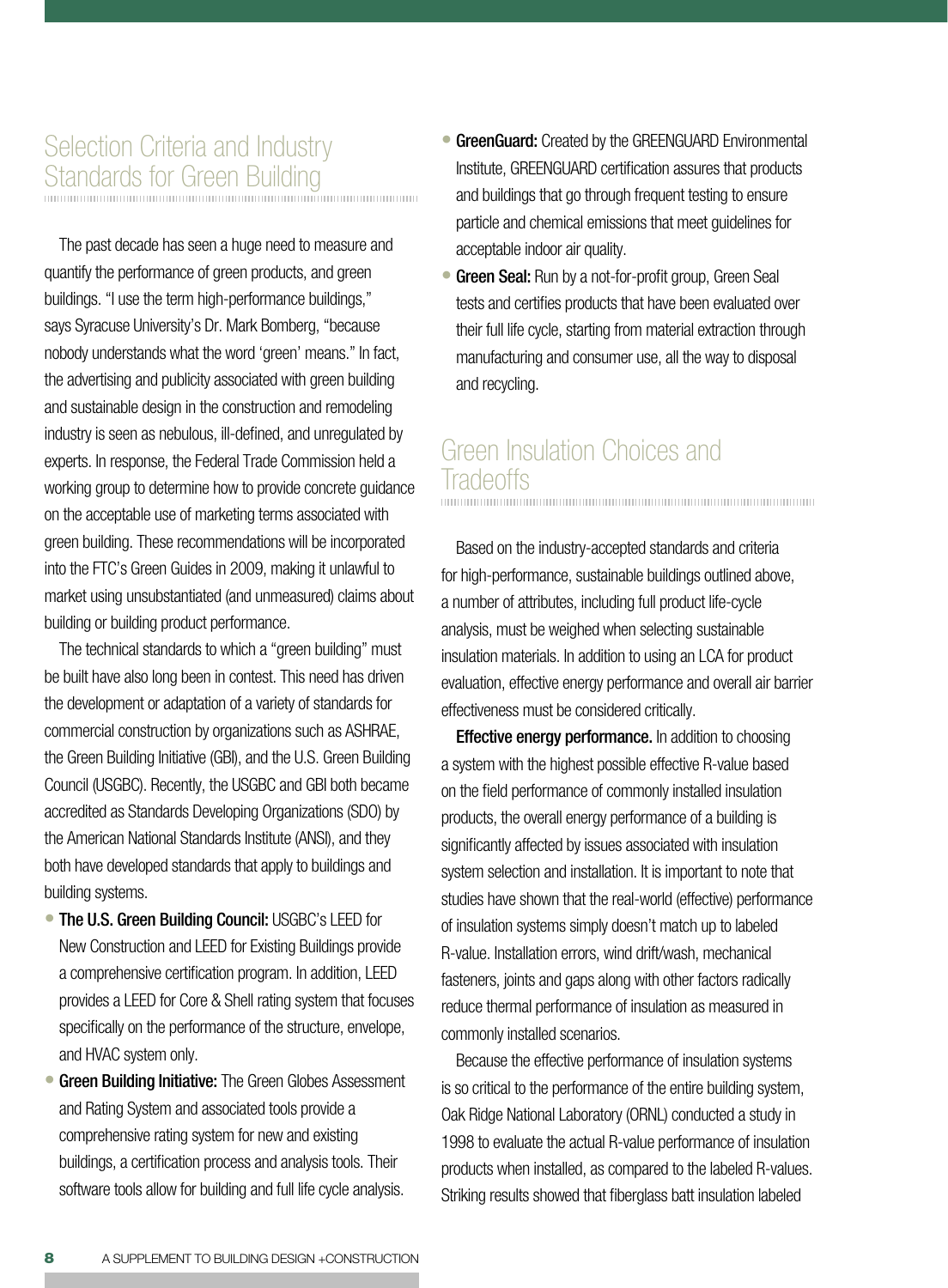at an R-value of 19, showed an R-value of 17 when correctly installed. When installed as commonly found in walls after installation, the R-value was 13.7 (ORNL 1998). (See Figure 4 on page 9)

As demonstrated in Table T.K on page T.K., reflecting research by the American Society of Heating, Refrigeration and Air-conditioning Engineers (ASHRAE) and the Oak Ridge National Laboratories (ORNL), fasteners alone can reduce the effective insulation value between 1.5 percent to 31.5 percent, depending on the number and type of fasteners.

SPF eliminates thermal bridging by providing a continuous, fully adhered layer of insulation over existing thermal bridges in the roof deck and/or assembly.

#### Significant impacts on energy

performance. Thermal drift, thermal bridging, air movement, and moisture all dramatically impact whole building performance.

- A thermal bridge is an assembly or component in the building envelope that transfers heat at a significantly higher rate than the surrounding insulated area. Thermal bridging is created by fasteners, joints, and gaps. Thermal bridging can be a significant cause of heat loss and underperformance of insulation assemblies in commercial buildings, particularly in metal-framed buildings and decking systems.
- Air movement (infiltration and exfiltration) account for a significant

amount of energy loss in commercial buildings. According to a 2005 study by the National Institute of Science and Technology (NIST), an energy savings of up to 62 percent can be realized by undertaking specific measures to improve airtightness. In addition to energy loss, infiltration reduces occupant comfort, interferes with efficient operation of mechanical systems, reduces indoor air quality and contributes to condensation and moisture damage in the building envelope system. Air movement can be most effectively limited by the use of ccSPF as compared to other type insulation systems.

Moisture considerations. Issues related to moisture penetration and

| <b>Insulation</b>                           | <b>Test Number</b> | <b>Insulation</b><br>Temerature | <b>Labeled R-</b><br><b>Value</b> | <b>Tested R-Value</b><br>(C 1363) | % Labeled |
|---------------------------------------------|--------------------|---------------------------------|-----------------------------------|-----------------------------------|-----------|
| <b>Blown Fiber Glass</b><br>@ 14 incehes    | 1a (low temp)      | 38.01                           | 38                                | 17.7                              | 47        |
|                                             | 1b (low temp)      | 38.03                           |                                   | 17.7                              | 47        |
|                                             | 1c (avg temp)      | 51.75                           |                                   | 29.0                              | 76        |
|                                             | 1d (high temp)     | 88.97                           |                                   | 20.2                              | 53        |
| Low-Density<br>SPF $@$ 5.5 inches           | 2a (low temp)      | 32.61                           | 19.8                              | 14.7                              | 74        |
|                                             | 2b (low temp)      | 32.73                           |                                   | 14.7                              | 74        |
|                                             | 2c (avg temp)      | 48.49                           |                                   | 13.6                              | 69        |
|                                             | 2d (high temp)     | 93.00                           |                                   | 12.1                              | 61        |
| High-Density<br>SPF $@$ 4.0 inches.         | 3a (low temp)      | 32.89                           | 27                                | 22.8                              | 84        |
|                                             | 3b (low temp)      | 33.01                           |                                   | 22.7                              | 83        |
|                                             | 3c (avg temp)      | 48.79                           |                                   | 19.8                              | 73        |
|                                             | 3d (high temp)     | 93.07                           |                                   | 18.1                              | 67        |
| Source: Oak Ridge National Laboratory, 1998 |                    |                                 |                                   |                                   |           |

#### **Figure 4: Labeled R-value vs. Installed R-values** Attic Thermal Testing at Oak Ridge National Laboratory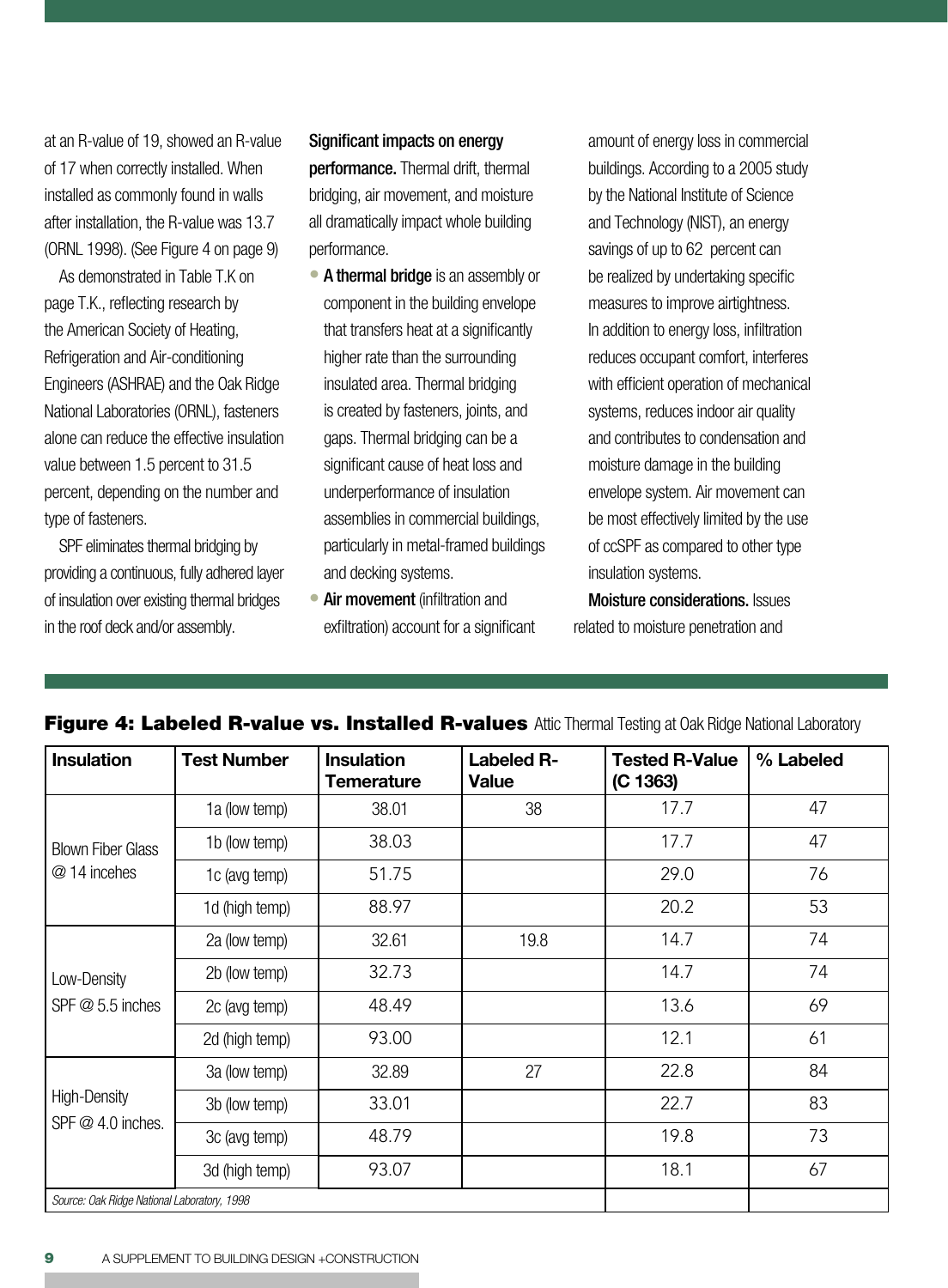| Board<br><b>Insulation</b>                                                                                                                                                                      | 1 fastener per 4 sq ft                                                                           |              | 1 fastener per 2 sq ft |         | 1 fastener per 1 sq ft |        |         |              |        |
|-------------------------------------------------------------------------------------------------------------------------------------------------------------------------------------------------|--------------------------------------------------------------------------------------------------|--------------|------------------------|---------|------------------------|--------|---------|--------------|--------|
| Insulation<br><b>Thickness</b>                                                                                                                                                                  | Comparison Results: Assumed System Resistance & U-Value vs. Actual System Resistance and U-Value |              |                        |         |                        |        |         |              |        |
|                                                                                                                                                                                                 | R-Value                                                                                          |              | Loss %                 | R-Value |                        | Loss % | R-Value |              | Loss % |
|                                                                                                                                                                                                 | Assumed                                                                                          | Calculated % |                        | Assumed | Calculated %           |        | Assumed | Calculated % |        |
| $1.0$ in.                                                                                                                                                                                       | 5.85                                                                                             | 5.18         | 11.5                   | 5.85    | 4.66                   | 20.27  | 4.7     | 3.45         | 26.49  |
| $1.5$ in.                                                                                                                                                                                       | 8.35                                                                                             | 7.34         | 12.08                  | 8.35    | 6.57                   | 21.3   | 6.62    | 4.75         | 28.19  |
| $2.0$ in.                                                                                                                                                                                       | 10.85                                                                                            | 9.51         | 12.4                   | 10.85   | 8.48                   | 21.86  | 8.54    | 6.05         | 29.13  |
| $3.0$ in.                                                                                                                                                                                       | 15.85                                                                                            | 13.83        | 12.73                  | 15.85   | 12.29                  | 22.44  | 12.39   | 8.66         | 30.13  |
| 4.0 in.                                                                                                                                                                                         | 20.85                                                                                            | 18.16        | 12.9                   | 20.85   | 16.11                  | 22.75  | 16.24   | 11.26        | 30.66  |
| 5.0 in.                                                                                                                                                                                         | 25.85                                                                                            | 22.49        | 13.01                  | 25.85   | 19.92                  | 22.94  | 20.08   | 13.86        | 30.98  |
| 6.0 in.                                                                                                                                                                                         | 30.85                                                                                            | 26.81        | 13.08                  | 30.85   | 23.74                  | 23.06  | 23.93   | 16.46        | 31.20  |
| $7.0$ in.                                                                                                                                                                                       | 35.85                                                                                            | 31.14        | 13.13                  | 35.85   | 27.55                  | 23.15  | 27.77   | 19.06        | 31.36  |
| 8.0 in.                                                                                                                                                                                         | 40.85                                                                                            | 35.47        | 13.17                  | 40.85   | 31.36                  | 23.22  | 31.62   | 21.67        | 31.48  |
| According to research by ASHRAE and ORNL, fasteners alone can reduce the effective insulation value of metal buildings between 1.5% to 31.5%, depending on the number and<br>type of fasteners. |                                                                                                  |              |                        |         |                        |        |         |              |        |

#### R-value Loss Due to Fasteners in Metal Roof Deck Assemblies

control go hand in hand with improving energy performance in buildings. The reason is that systems improving energy performance in the building envelope can prevent bulk water and water vapor from entering and damaging building assemblies. Insulation, moisture barriers, and air barriers are critical parts of the high-performance building envelope. These systems are instrumental to energy performance, but also to helping prevent water vapor from entering the envelope assembly, where it can condense and turn into liquid water – a key ingredient in corrosion and mold growth. The properties of ccSPF address the functions of all of these systems, combined.

Air barrier performance. Generally speaking, air barriers are intended to keep air from moving through building assemblies – walls, roofs, foundations – throughout the entire building envelope. Although air-barrier and insulation systems often involve several components and installations, the entire air-barrier assembly, fully installed and connected, must be tested for air leakage to quantify the performance of the installed system. This testing is done using ASTM E 2357 guidelines, and the results reflect the total amount of air that passes through the envelope. The acceptable air leakage of assemblies, components, and the entire building envelope is the same, and cannot exceed 0.2 liters per second per square meter (L/s/m2) at 75Pa, or 0.004 cubic feet per minute per square foot (cfm/ft2) at 1.57 psf. In relation to individual air barrier materials that may comprise an air barrier system or assembly, the material must have the requisite air leakage rate when measured in accordance with ASTM 2178.

In addition to evaluating the performance of specific systems in a laboratory-testing environment, overall performance targets for the entire building must be considered. Though many building codes do not contain adequate language to govern the design and construction parameters for air barriers in commercial buildings, new standards are being developed and implemented. For example, ASHRAE is in the process of making revisions to Standard 90.1 that will require the inclusion of a continuous air barrier. As previously stated, the material must have the requisite air leakage rate when measured in accordance with ASTM 2178.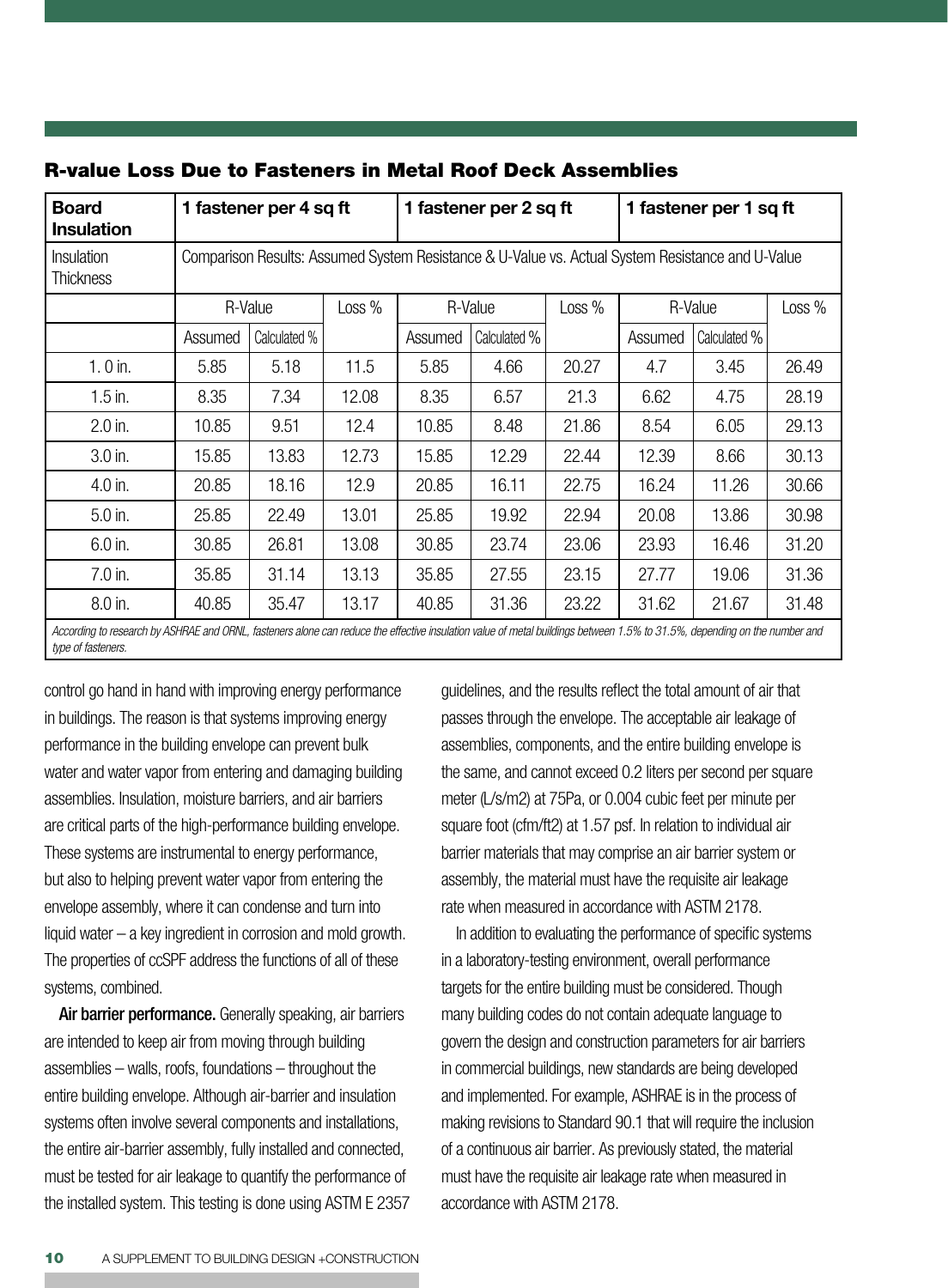| <b>Insulation Type</b>                                                     | R-Value per inch of thickness |
|----------------------------------------------------------------------------|-------------------------------|
| Fiberglass blanket or batt                                                 | 2.9 to 3.8 (avg. 3.2)         |
| High performance fiber glass blanket or batt                               | 3.7 to 4.3 (avg. 3.8)         |
| Loose-fill fiber glass                                                     | 2.3 to 2.7 (avg. 2.5)         |
| Loose-fill rock wool                                                       | 2.7 to 3.0 (avg. 2.8)         |
| Loose-fill cellulose                                                       | 3.4 to 3.7 (avg. 3.5)         |
| Perlite or vermiculite                                                     | 2.4 to 3.7 (avg. 2.7)         |
| Expanded polystyrene board                                                 | 3.6 to 4 (avg. 3.8)           |
| Extruded polystyrene board                                                 | 4.5 to 5 (avg. 4.8)           |
| Polyisocyanurate board, unfaced                                            | 5.6 to 6.3 (avg. 5.8)         |
| Polyisocyanurate board, foil-faced                                         | 7                             |
| Spray polyurethane foam                                                    | 5.6 to 6.3 (avg. 5.9)         |
| Source: U.S. Department of Energy/Oak Ridge National Laboratory, July 2007 |                               |

Figure 5: R-Values of common Insulation Materials

For more information on air barriers, see Insulation Energy Saving: Key Issues and Performance Factors [ADD LINK TO BD+C PAPER HERE, as follows:] (www.ncfionline. com/uploads/Insulation percent20Energy percent20Savings percent20Final.pdf).

#### Green Insulation Options for Commercial Construction

The Insulation Contractors Association of America (ICAA) recognizes the following categories of insulation in their publication Recommended Design Considerations and Guide Specifications for Commercial Building Insulation:

- Rigid and semi-rigid foam board insulation.
- Thermal batt and blanket insulation.
- Spray applied polyurethane foam insulation.
- Spray applied fibrous insulation.
- Loose fill insulation. •

Many products within these categories can be used to achieve green building guidelines, but as seen in the sections above, foam board and spray foam insulation provide significantly higher R-values than other insulation types, and

ccSPF provides an integral thermal, moisture and air barrier that dramatically improve actual energy savings performance.

In addition to energy, moisture and air barrier considerations, GREENGUARD lays out the following emissions criteria for a product to be labeled under their GREENGUARD Indoor Air Certification Program for Low-emitting Products (see Figure using minimal additional resources and diverting very little material to landfills.

- Provides superior thermal performance, including unparalleled air-sealing which, in turn, improves overall building envelope thermal performance and reduces energy used by HVAC systems. Lower energy use in buildings in turn reduces carbon emissions.
- Provides moisture protection, reducing IAQ issues and increasing durability.
- Adds structural integrity to the building, further increasing building durability.
- Is renewable, particularly in applications like commercial roofs where ccSPF can be recoated vs. tear-off and replacement of traditional roof system every 10-20 years.
- Is durable, as ccSPF has a serviceable life of more than •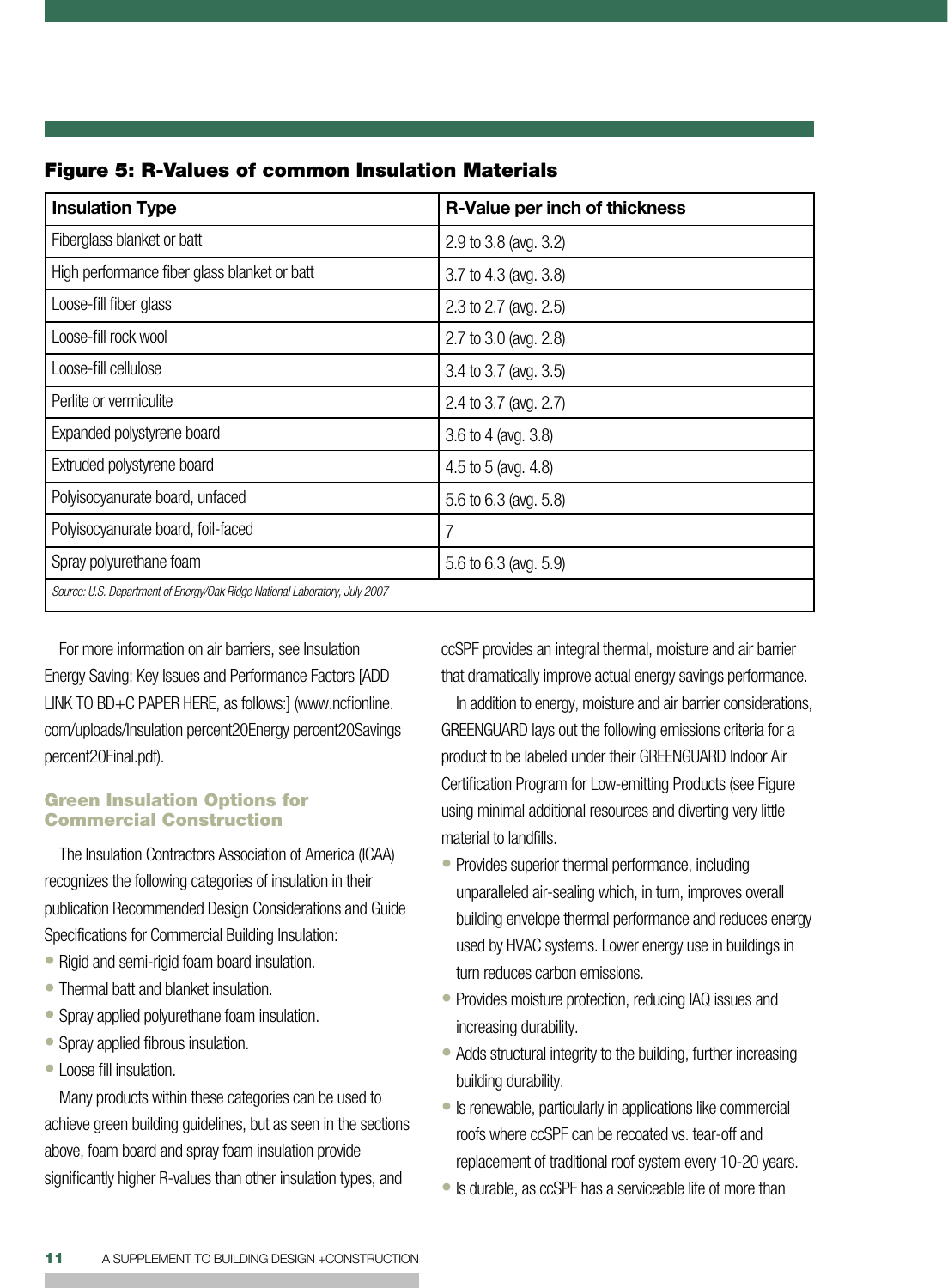#### Figure 6: GreenGuard Emission Criteria

For use with GreenGuard Certification Program<sup>SM</sup> for Low Emitting Products

Insulation-Applicable to: Building insulation, Basic mechanical insulation and Air handling (HVAC) insulation

| <b>Properties</b>                           | <b>ASTM Test</b>          | <b>Value</b>               |
|---------------------------------------------|---------------------------|----------------------------|
| Individual VOCs <sup>1</sup>                | $< 0.1$ TLV               | $< 0.1$ TLV                |
| Formaldehyde                                | $< 0.05$ ppm              | $< 0.025$ ppm              |
| Total VOCs <sup>2</sup>                     | $< 0.5$ mg/m <sup>3</sup> | $< 0.25$ mg/m <sup>3</sup> |
| Total Aldehydes <sup>3</sup>                | $< 0.1$ ppm               | $< 0.05$ ppm               |
| Respirable particles<br>(for HVAC ductwork) | $< 0.5$ mg/m <sup>3</sup> | $< 0.5$ mg/m <sup>3</sup>  |
|                                             |                           |                            |

Listing of measured carcinogens and reproductive toxins as identified by California Proposition 65, the U.S. National Toxicology Program (NTP), and the International Agency on Research on Cancer (IARC) must be provided.

Any pollutant regulated as a primary or secondary outdoor air pollutant must meet a concentration that will not generate an air concentration greater than that promulgated by the National Ambient Air Quality Standard (U.S. EPA, code of Federal Regulations, Title 40, Part 50).

1 *Any VOC not listed must produce an air concentration level no greater than 1/10 the Threshold Limit Value (TLV) industrial work place standard (Reference: American Conference of Government Industrial Hygeinists, 6500 Glenway, Building D-7, Cincinnati, Ohio 45211-4438).*

 $^2$ Defined to be the total response of measured VOCs falling within the  $\mathcal{C}_{_{6}}\text{-}\mathcal{C}_{_{16}}$ *range, with responses calibrated to a toluene surrogate.* 

3 *Defined to be the total response of a specific target list of aldegydes (2-butenal; acetaldehyde; benzaldehyde; 2.5-dimethylbenzaldehyde, 2-methylbenzaldehyde; 3-and /or 4-methylbenzaldehyde; butanal; 3-methylbutanal; formaldehyde; hexanal; pentanal; propanal), with each individually calibrated to a compound specific standard.*

*Source: GreenGuard Environmental Institute*

30 years and can be recoated easily, at a minimal cost, using minimal additional resources and diverting very little material to landfills.

- Is sometimes made with recycled materials, and with materials that are "locally sourced" and manufactured.
- Rates very well in life-cycle analysis.

Joseph Lstiburek, Ph.D., P.Eng., a principal of Building Science Corporation and an internationally renowned building scientist believes that insulation products capable of achieving green building standards need to handle water, air, vapor and thermal control in one material. "All of these factors," says Lstiburek, "are very important in the fundamental performance

**"It's the only product available in the industry that can provide four of the major fundamental control functions of the building enclosure."**

of a building. You want a water, air, and vapor control layer coupled with a thermal control layer. A lot of technologies are able to collapse three of those four functions, whereas ccSPF can actually collapse all four into one application. In other words, normally you have a water control membrane that's also an air and a vapor barrier and you install insulation over it. With ccSPF, that one layer of foam sprayed on the outside of the building actually does all four things. It's a product that's unique like no other – the only product available in the industry that can provide four of the major fundamental control functions of the building enclosure."

This fundamental fact is the cornerstone and unique value of ccSPF to green building – ccSPF systems address all of the core issues associated with energy, moisture, and durability performance of buildings in one system, in addition to providing added benefits that can be used to achieve other points in green rating systems.

### Achieving USGBC LEED for New Construction credits using ccSPF

Closed-cell spray polyurethane systems provide benefits that can allow designers to qualify for points in the USGBC LEED rating systems. The following table outlines the areas where it may be possible to achieve points using ccSPF:

# Closed-Cell Spray Polyurethane Foam: Green Attributes and Applications

For those wanting more detail, following is an overview of the attributes and applications of ccSPF. Briefly, ccSPF is an insulating foam that is sprayed in or onto construction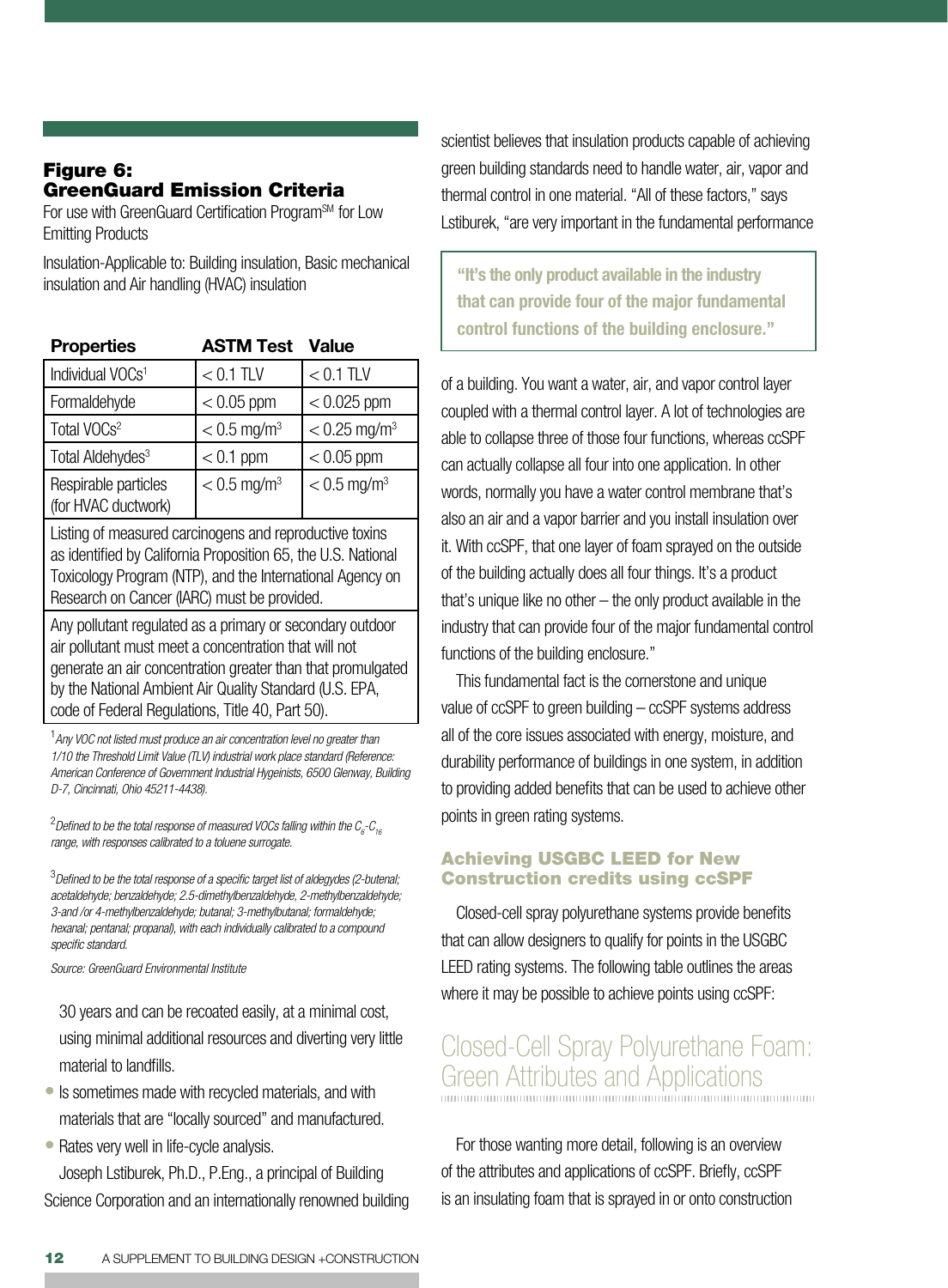assemblies. When it contacts the application surface, it immediately increases in volume by as much as 30-40 times.

The Spray Polyurethane Foam Alliance (SPFA) notes that the various SPF formulations provide a broad range of physical properties that are suitable for a variety of applications and climates. Closed-cell SPFs (ccSPFs) are suitable for both interior and exterior insulation because of significantly higher structural integrity and waterproofing characteristics. Foam

| <b>Sustainable Sites</b>                                                                              |                                                                                                                                                                                                                                                                                                                                                                                                                                                                                |  |  |  |
|-------------------------------------------------------------------------------------------------------|--------------------------------------------------------------------------------------------------------------------------------------------------------------------------------------------------------------------------------------------------------------------------------------------------------------------------------------------------------------------------------------------------------------------------------------------------------------------------------|--|--|--|
| SS Credit 6.1-6.2: Storm water Design:<br>Quantity and Quality Control                                | Use of vegetated roof systems over ccSPF roof systems can qualify projects for<br>points by minimizing impervious surfaces.                                                                                                                                                                                                                                                                                                                                                    |  |  |  |
| SS Credit 7.2: Heat Island Effect: Roof                                                               | Use of highly reflective roof coatings over ccSPF roofs, in addition to vegetated<br>roof systems, can qualify for points by reducing roof surface temperatures and<br>thereby decreasing the urban heat island effect.                                                                                                                                                                                                                                                        |  |  |  |
|                                                                                                       | <b>Energy and Atmosphere</b>                                                                                                                                                                                                                                                                                                                                                                                                                                                   |  |  |  |
| EA Prerequisite 2: Minimum Energy<br>Performance Required<br>EA Credit 1: Optimize Energy Performance | Use of ccSPF significantly increases energy performance in buildings through<br>superior R-value and air barrier performance. Points may be gained for<br>overall building energy performance because of improved building envelope<br>performance. In addition, ccSPF is a non-Ozone depleting technology, ccSPF<br>roofs can to integrated into photovoltaic solar energy systems, and there is<br>reduced energy in manufacturing ccSPF as compared to traditional systems. |  |  |  |
| <b>Materials and Resources</b>                                                                        |                                                                                                                                                                                                                                                                                                                                                                                                                                                                                |  |  |  |
| MR Credit 1.1 - 1.2: Building Reuse:<br>Maintain 75% - 95% of Existing Walls,<br>Floors & Roof        | Use of ccSPF roof systems allows for application of new coatings instead of<br>complete roof tear-off once the system's useful life is reached. Points may be<br>gained for reuse and recoating of the existing roof structure.                                                                                                                                                                                                                                                |  |  |  |
| MR Credit 4.1-4.2: Recycled Content                                                                   | Some ccSPF formulations utilize recycled content and may qualify for points.                                                                                                                                                                                                                                                                                                                                                                                                   |  |  |  |
| MR Credit 5.1 -5.2: Regional Materials                                                                | Some ccSPF formulations utilize regionally sourced and produced materials and<br>can qualify for points.                                                                                                                                                                                                                                                                                                                                                                       |  |  |  |
| MR Credit 6: Rapidly Renewable Materials                                                              | Some ccSPF formulations utilize agricultural products, such as soy, and sugar<br>based polymers that are rapidly renewable.                                                                                                                                                                                                                                                                                                                                                    |  |  |  |
| <b>Indoor Environmental Quality</b>                                                                   |                                                                                                                                                                                                                                                                                                                                                                                                                                                                                |  |  |  |
| EQ Credit 4.1: Low-Emitting Materials:<br>Adhesives & Sealants                                        | CcSPF is not considered a volatile organic compound (VOC) by the U.S.<br>government, and its use reduced the use of caulks and adhesives.                                                                                                                                                                                                                                                                                                                                      |  |  |  |
| EQ Credit 7.1: Thermal Comfort: Design                                                                | CcSPF can help building envelopes meet the requirements of ASHRAE Standard<br>55-2004, Thermal Comfort Conditions for Human Occupancy                                                                                                                                                                                                                                                                                                                                          |  |  |  |
| ID Credit 1-1.4: Innovation in Design                                                                 | CcSPF foam can contribute to innovation credits for acoustical performance,<br>reducing construction waste while being sustainable and durable.                                                                                                                                                                                                                                                                                                                                |  |  |  |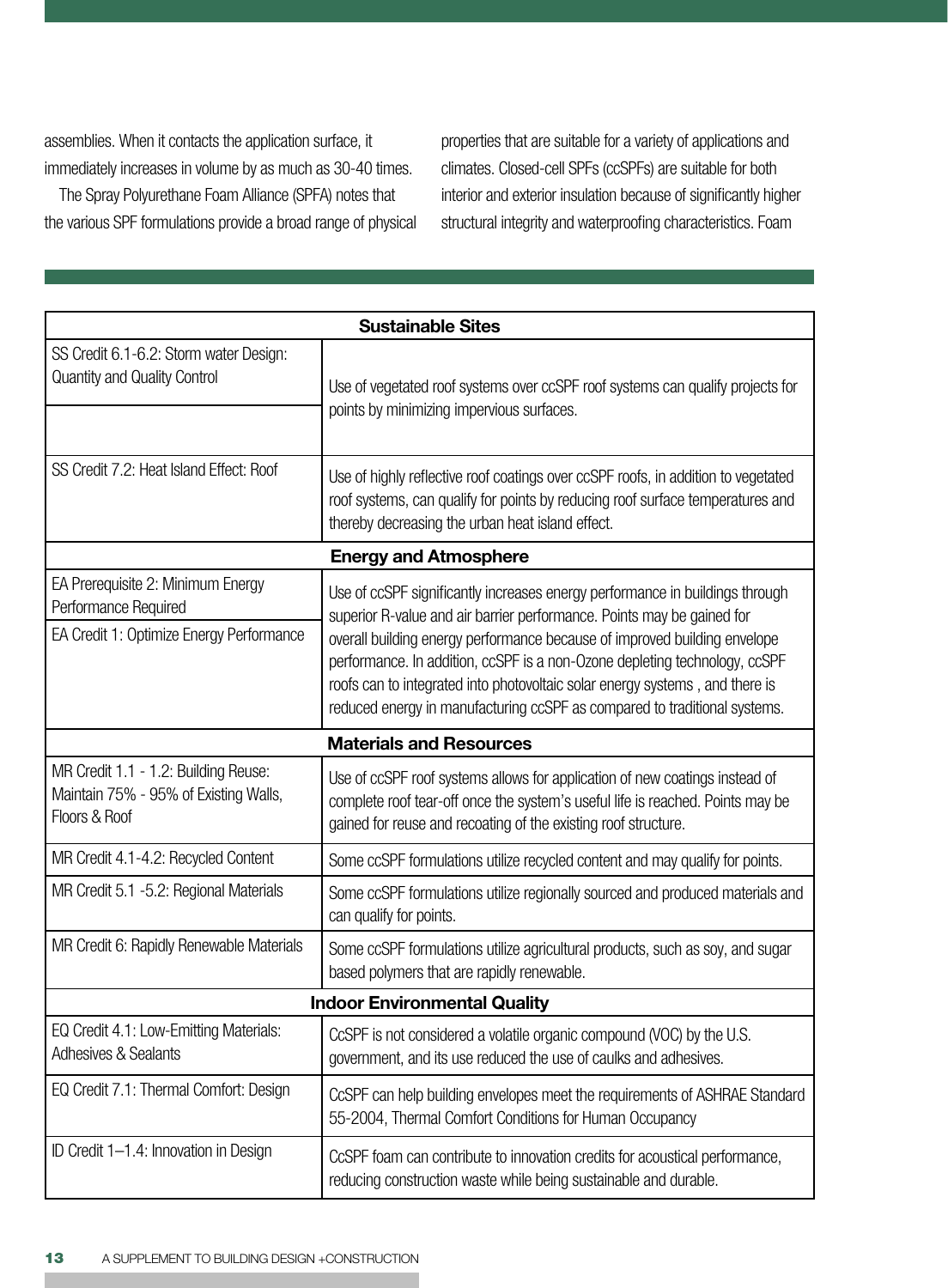used in exterior applications must be covered for both UV and protection from the weather.

Because ccSPF shows little degradation over time, SPF roofing systems have been in place for as long as 30 years and are easily renewable after that time by just re-coating the surface which provides UV protection. Cracks or punctures in ccSPF roof systems up to 3 inches in diameter can be fixed using simple elastomeric sealants or caulk; damage of a larger size can be resolved with reapplication of the spray foam in the affected area. The combination of ccSPF roof insulation and waterproofing system with elastomeric, aggregate, or vegetated coverings to protect the ccSPF against UV ratings provide and highly desirable green-roof solution.

Several types of ccSPF are used for building envelopes – *high-density closed-cell SPF* that is extremely resistant to water intrusion and foot traffic, *medium-density closed-cell SPF* for interior applications.

#### Views on Spray-Foam Insulation by Green Building Experts

Bill Rose, a research architect at the University of Illinois at Urbana-Champaign's Building Research Council, has conducted significant research into thermal and moisture performance of buildings, and served as a consultant on historic buildings and museums. For obvious reasons, his work in museum projects has focused on the critical building performance factor of indoor temperature and humidity control. According to Rose, "There is simply no way to control temperature and particularly humidity in a building that's leaky. Especially for larger museums, the effort to improve the indoor climate and make it more stable hinges on the ability to prevent air leakage."

Rose's experience shows that existing buildings can have significant issues in air leakage that can't be solved using traditional materials. These leaks pose significant problems to energy and indoor environmental performance. "As far as I can tell," says the research architect, "there really isn't any product that compares to spray-applied urethane foams for blocking air leakage. The first thing we do is look at the wall roof junction. Often where the wall goes up the roof engages the parapet continues up from that – it's just a giant chimney for air leakage. The question of making the indoor environment workable or not

comes down to the question – can we foam these holes shut?"

Syracuse University's Dr. Mark Bomberg believes that spray foam will play a significant role in reducing energy demand and environmental impact of buildings. Bomberg's decades of experience with buildings and building performance research, as well as the spray foam industry, has made him passionate about systems that behave as a system, rather than component products and materials. "Spray foam is a material for now and the future, not for the past, because in the past we were dividing building and materials and everyone was selling miraculous solutions called product A, B, or C. Now because we are looking at energy, durability, sustainability – all these green things – we have to deal with building as a system. Spray foam's future is secure because it allows tailoring to whatever needs you have in your system."

#### Related Green Benefits of SPF

Though not directly measured by commonly accepted green building criteria, the following related benefits of using ccSPF systems should be considered in any green building or remodeling project:

- Safety: ccSPF insulation and waterproofing systems add structural integrity to any building – particularly in roof systems that are impacted by wind uplift in severe weather areas. In fact, a 2007 study at the University of Florida's Department of Civil and Coastal Engineering showed that ccSPF roof systems have the potential to increase wind uplift capacity by more than three times that of traditional construction using a continuous layer of ccSPF on the underside of the roof deck.
- Highly reflective (cool) roof surface: Heat on a low-slope black roof surface can surge to 190 degrees Fahrenheit in the summer. Much of the heat generated in summer months is absorbed into the building, radically impacting efficiency by impact to heating and cooling loads. Highly reflective, low-E roof coatings and membranes are now widely available for the U.V surfacing of ccSPF roof systems, and have proven to reduce roof temperatures to a few degrees above ambient temperature on common roof assemblies. In addition, highly reflective ccSPF roof systems have been shown to reduce the energy needed •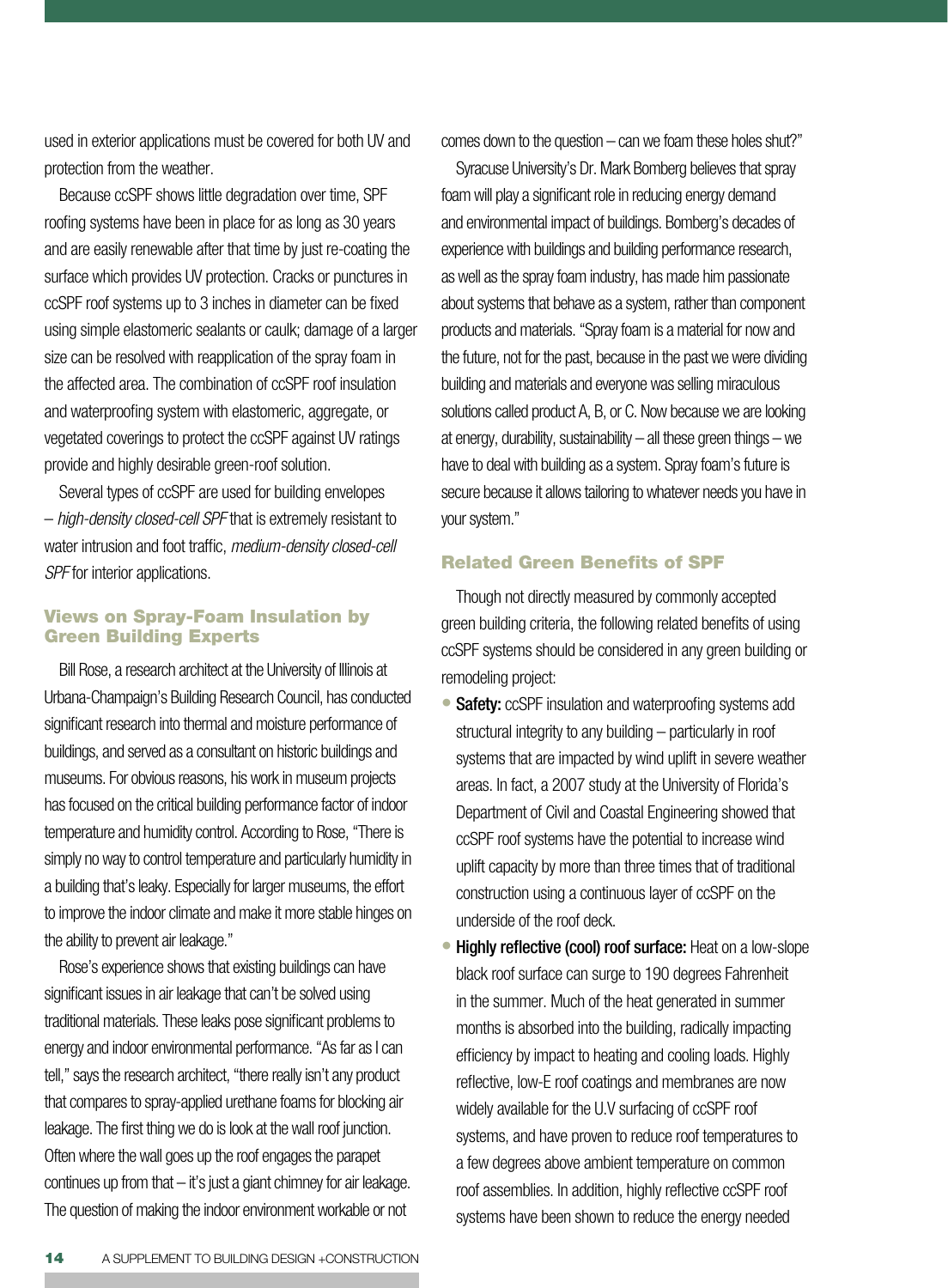to cool a commercial building by as much as half. As an alternate green-roof strategy, a vegetated-roof system can be installed on top of a ccSPF roof system.

- Solar photovoltaic roof SPF systems: Once energy conservation measures are employed and the building consumes as little energy as possible, generating power onsite from renewable energy sources is an excellent green building strategy. A ccSPF roof system that employs highly reflective coatings, coupled with roof-mounted photovoltaic (PV) panels can provide efficient operation and offset energy costs. The ccSPF roofing systems create a waterproof, monolithic, and lightweight roof structure that allows for the addition of PV systems without concerns about roof weight.  $\bullet$
- Vegetated roof systems: Vegetated or "true green" roof systems employ vegetative roof cover to replace a bare membrane, gravel, shingle, or tiles. A vegetated roof system can provide significant benefits, including stormwater runoff management and urban heat island effect reduction. Although a vegetated roof system can be installed on any type of low-slope commercial roof, ccSPF systems are ideal, because they:
	- Provide significant insulation value, reducing the likelihood of water on the roof from cooling the building during the winter or heating it during the summer.
	- Are lightweight. Any additional systems placed on the roof of a building add weight to the structure, and the lightweight nature of ccSPF may allow designers to specify vegetated roof systems without the need to reinforce the roof to account for additional weight.
	- Are continuous, monolithic, self-flashing and are easily tapered to slope and drain properly ensuring that water from the vegetated roof system doesn't enter the building envelope.
	- Are durable and have a compressive strength of (45-50psi) - double that of polyisocyanurate board stock at (20-25psi). This added durability improves the roof's ability to withstand foot traffic and abuse.
	- Adhere to irregular surfaces and fill penetrations unlike any other product, ideal when a vegetated roof system design uses stanchions or other structural assemblies.

A critical note for green building systems such as solar photovoltaic and vegetated roof systems is made by Dick West. "You're taking a part of a building that's basically designed to insulate and waterproof the structure, that's it. Anything you put on that roof is detrimental to that goal – so when you start putting rooftop mounted equipment up there and you have penetrations going through the roof to support the solar collectors – each one of those penetrations is a vulnerable point for water intrusion. Because ccSPF is self-flashing and conforms very easily to irregular shapes and penetrations, the cost of the roof assembly doesn't go up as a result of all of the additional assemblies and penetrations needed to support a PV system. The other reason that ccSPF lends itself to these additional systems is the fact that ccSPF is probably the lightest weight roof assembly you can install on a building. A building's roof capacity is limited. If you want to make the load capacity greater, you have to beef up the structure itself, which is expensive. If you're going to add PV or vegetated roof systems, thus adding weight and can add a lighter weight roof system instead of reinforcing the building, that's a clear benefit."

# Green Building Case Study: Mississippi Coast Coliseum

### Building: Mississippi Coast Coliseum Location: Biloxi, MS

**Profile:** Biloxi, Mississippi is a tough place to be a building, particularly a roof. Since 1979, Biloxi has been hit by more than 15 hurricanes, with high wind speeds between 110 mph and 115 mph. According to the National Oceanic and Atmospheric Administration (NOAA), 28 significant hail events with golf-ball-sized hail, 28 tornadoes, and 100 high-wind storms have braced the area. All told that equates to more than 175 days of severe weather since 1979.

Built in 1977, the Mississippi Coast Coliseum was constructed with an ccSPF roof. After Hurricane Katrina, the coliseum was still standing with little damage to the SPF roof system. Contractors removed a ½ inch of the SPF and replaced it, along with a new elastomeric coating. A NIST report titled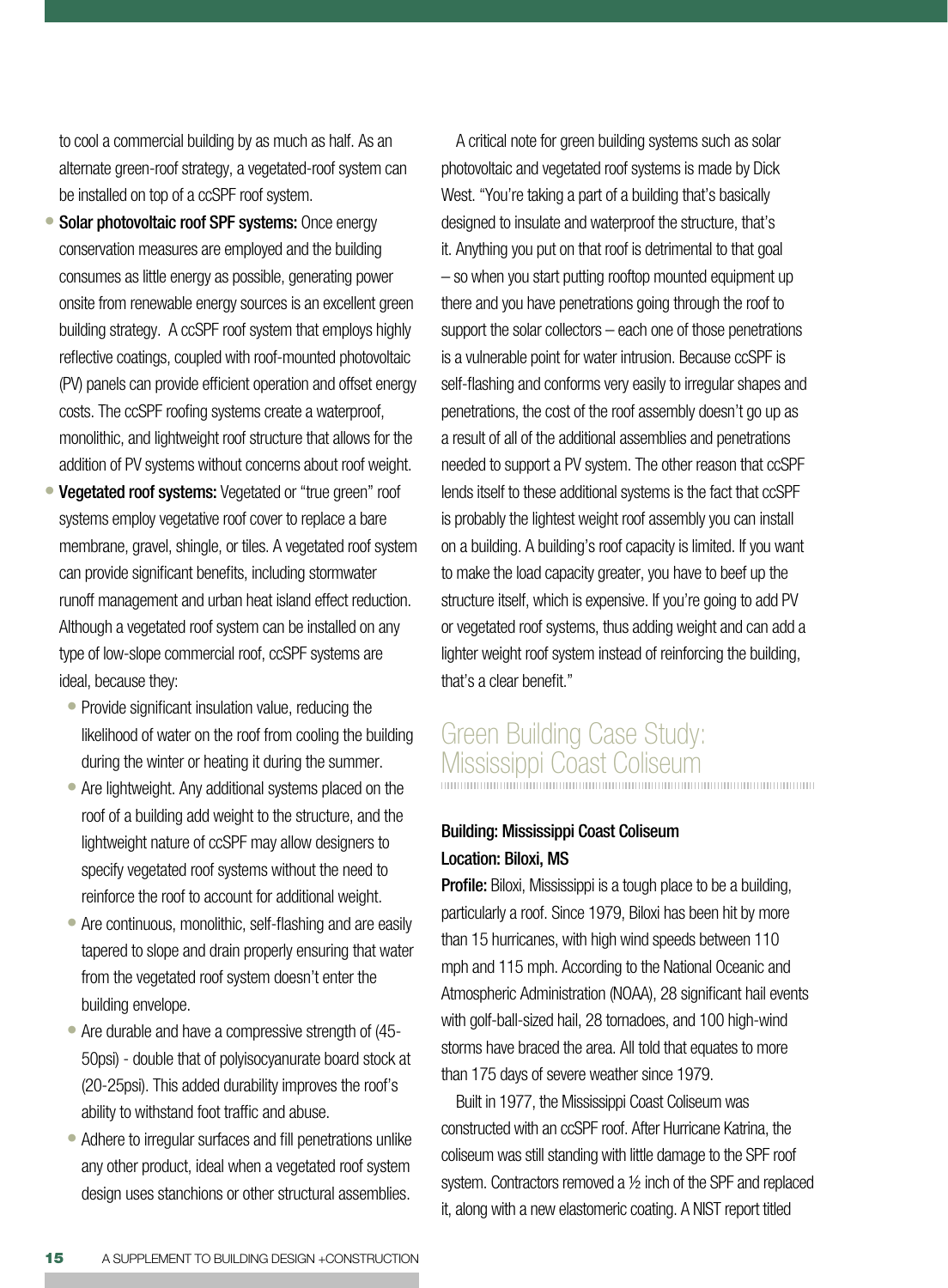**"A number of spray polyurethane foam (SPF) roofing systems were observed … Some of these roofs were estimated to be about 20 years old. With one minor exception, all were found to have sustained Hurricane Katrina extremely well without blow-off of the SPF or damage to flashings."** *– NIST*

Performance of Physical Structures in Hurricane Katrina and Hurricane Rita: A Reconnaissance Reports showed that SPF roofs performed significantly better than average in hurricane conditions.

The increased durability of SPF roof systems provides a sustainable solution for commercial buildings, reducing the need for replacement or significant maintenance and maintaining building performance attributes over time.

According to sources such as the Oak Ridge National Laboratory and Franklin & Associates, durability is a key component of life-cycle analysis, or LCA – a key component of green building. Providing good wind uplift resistance and enhanced structural strength of building assemblies, ccSPF has been shown to contribute to sustainability over the long term.

# Green Building Case Study: Texas A&M University

### Building(s): Texas A&M University Location: Biloxi, TX

**Profile:** With over 7 million square feet of ccSPF roofing system on their buildings, Texas A&M may be the best example of proven sustainability and energy efficiency of SPF systems.

In the 1970s, the university's physical plant department was looking for alternatives to their traditional built-up roof systems, which had suffered significant leaks after only a few years of service.

SPF roof systems were used on many of the Texas A&M buildings, with energy savings being monitored on 27

buildings that had been retrofitted with SPF roofs between 1980 and 1984. Results showed a payback in energy savings of an average of 4.5 years.

The systems, many still in place today, boast high energy savings, low maintenance and replacement costs, and minimal disruption in occupant productivity, as the systems can be applied without disrupting the building interior.

### Action Plan: Using ccSPF for Green Building – New Construction and Renovations

Use of ccSPF systems for green buildings will become more commonplace as building designers and owners seek cost-effective means to achieve new building codes and green building program requirements. For that reason, we recommend the following:

1. Focus research and solutions development and measurements on whole-systems solutions, rather than component parts. Syracuse University's Bomberg believes that the industry should strive for systems solutions that are measured and verified as whole systems, rather than component parts.

2. Understand and evaluate the application and performance of different ccSPF formulations for specific applications. There are many different types of foams and applications and building teams must evaluate the performance of each formulation and application. As Bomberg reflects, "A tailor can use very different textiles to make different pants. He's not saying I use only one textile to make all pants. The foam industry needs to look at their products in a similar way."

3. Further verify the performance of ccSPF systems according to traditional LCA models. While life-cycle analysis has been performed on ccSPF systems that reflect good performance, additional evaluations are forthcoming that will further strengthen the case. Clearly, in such areas as energy conservation and durability, ccSPF is a good life-cycle choice.